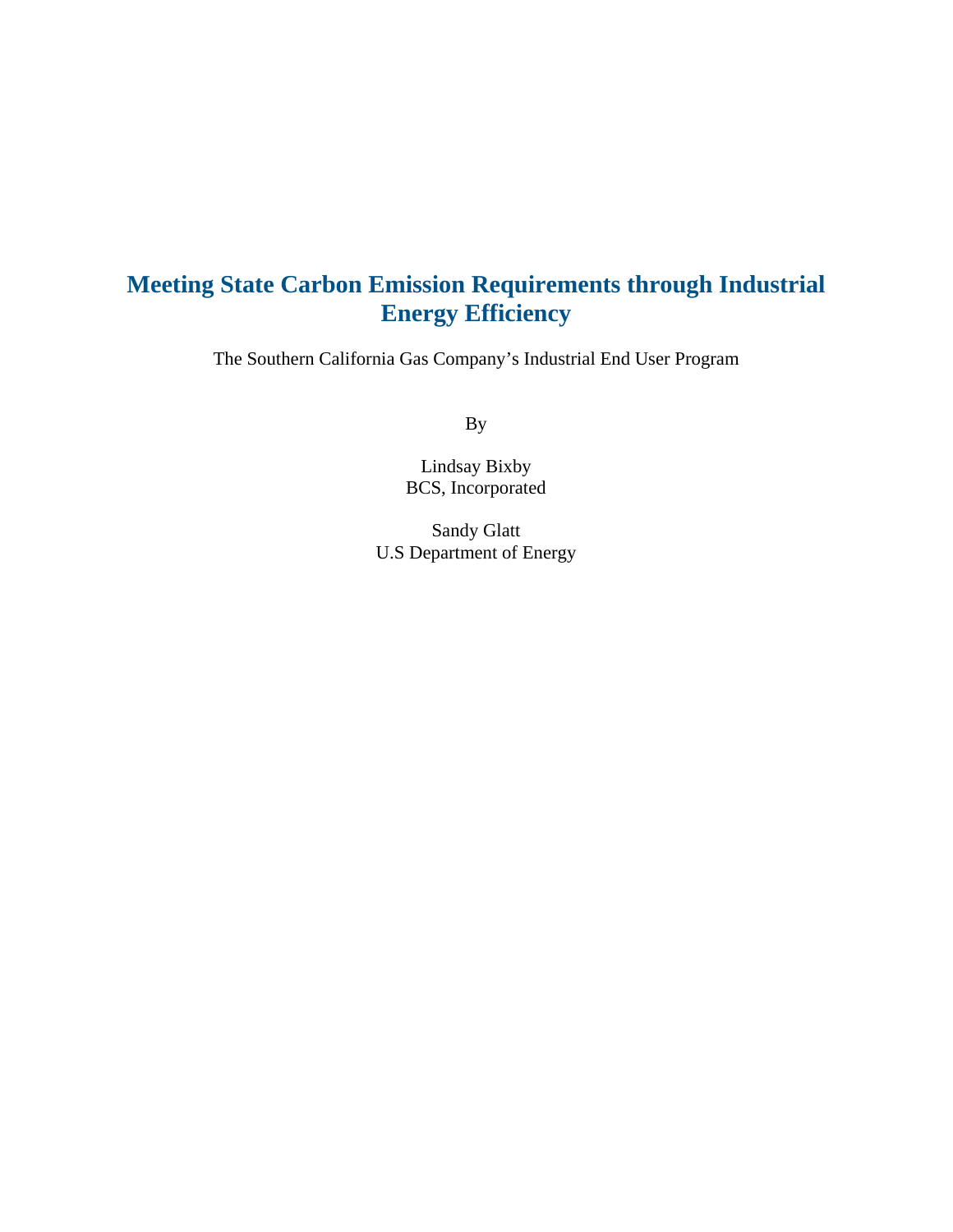# **Table of Contents**

| $\mathbf{I}$ .  |                                                                              |  |  |  |  |
|-----------------|------------------------------------------------------------------------------|--|--|--|--|
| П.              |                                                                              |  |  |  |  |
| III.            | Meeting State and CPUC Goals through Industrial Energy Efficiency Programs 3 |  |  |  |  |
| A.              |                                                                              |  |  |  |  |
| В.              |                                                                              |  |  |  |  |
| C.              |                                                                              |  |  |  |  |
| D.              |                                                                              |  |  |  |  |
| Е.              |                                                                              |  |  |  |  |
| IV.             |                                                                              |  |  |  |  |
| V.              |                                                                              |  |  |  |  |
| VI.             |                                                                              |  |  |  |  |
| VII.            |                                                                              |  |  |  |  |
|                 |                                                                              |  |  |  |  |
| $\mathsf{A}$ .  |                                                                              |  |  |  |  |
| B.              |                                                                              |  |  |  |  |
| $\mathcal{C}$ . |                                                                              |  |  |  |  |
|                 |                                                                              |  |  |  |  |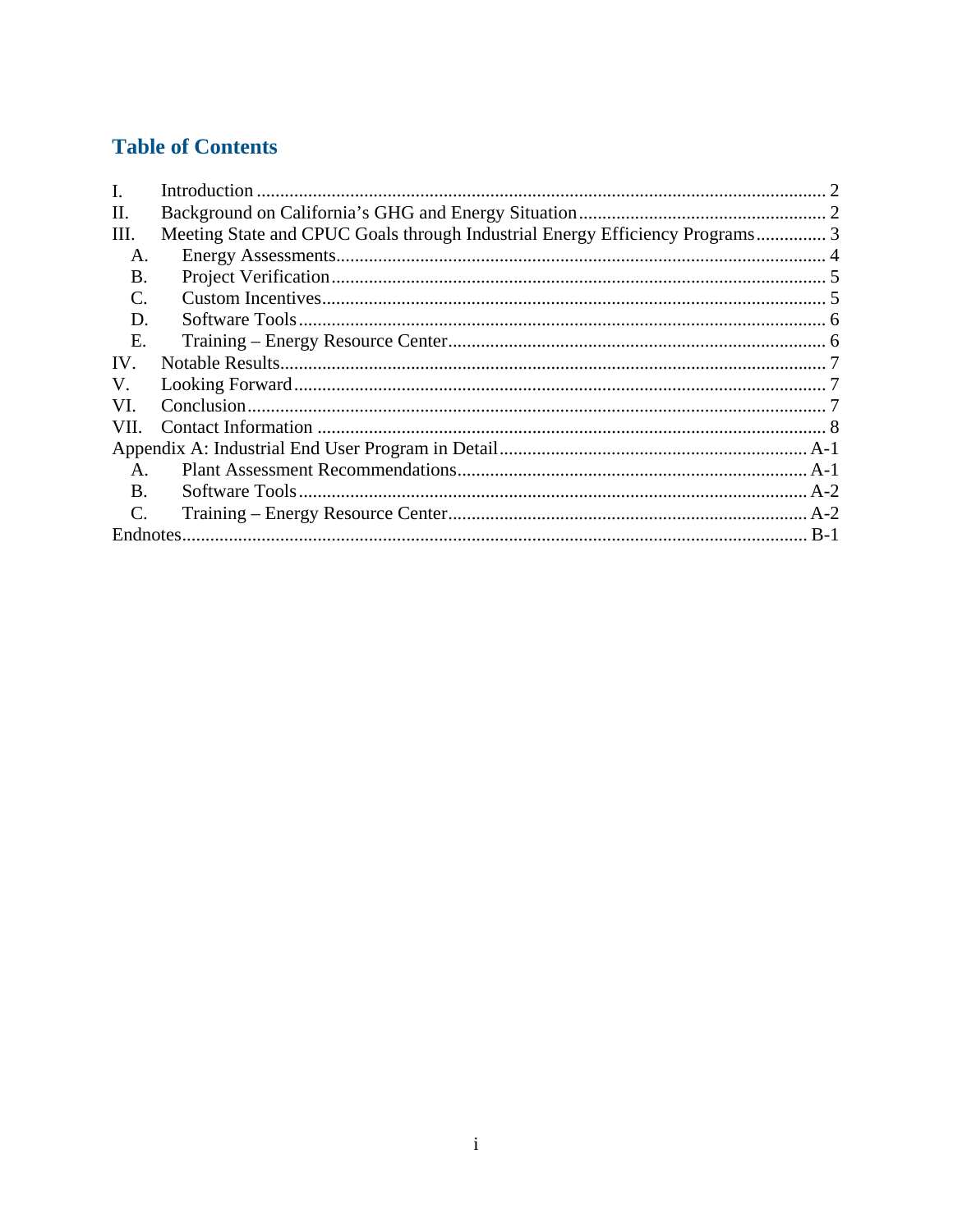## **I. Introduction**

In 2005, the California Public Utilities Commission (CPUC), California Energy Commission (CEC), and California Power Authority developed a joint action plan to cut greenhouse gas (GHG) emissions and improve energy efficiency in the state. This was driven by the passage of Global Warming Solutions Act of 2006 (AB 32) which requires California to reduce its GHG emissions to the 1990 levels by 2020 and Executive Order S-3-05 which establishes a GHG emission target designed to bring GHG emissions down to 80 percent of the 1990 levels by 2050 in the state.<sup>1</sup> For part of its contribution, CPUC established a natural gas reduction target of  $45.0$ trillion Btu per year by  $2013<sup>2</sup>$ . This goal meant that all investor-owned natural gas utilities in California were now tasked with reducing the energy consumption of their customers. The Southern California Gas Company (the Gas Company) responded by creating a multi-faceted initiative, the Industrial End User (IEU) program, to help its large industrial customers increase their energy efficiency and thus reduce their energy use and GHG emissions.

Founded in 2006 as a joint effort between the Gas Company, CEC, and the U.S. Department of Energy's (DOE) Industrial Technologies Program (ITP), IEU was initially designed to solely identify energy efficiency opportunities in large plants through energy assessments. Those performing the energy assessments would calculate potential incentives or rebates from the utility based on how much energy the proposed improvements would save. However, the scope of the program was later expanded to include other opportunities for improved industrial energy efficiency. For example, plants in the utility's service area are eligible to participate in plant or project verification assessments, receive custom incentives to help finance the purchase of energy-efficient equipment, learn how to use software tools to identify opportunities to improve energy efficiency, and participate in training and reduced GHG emissions.

# **II. Background on California's GHG and Energy Situation**

Manufacturing accounts for 33.2 percent of all natural gas consumption<sup>3</sup> and 19.4 percent of electricity consumption in California,<sup>4</sup> making it among the largest contributors to GHG emissions in the state in 2006. This sector is estimated to account for 20 percent of California's total carbon emissions.<sup>5</sup> In order for the state to achieve the emission targets established in AB 32 and Executive Order S-3-05 (Exhibit 1), California's manufacturing sector must commit to improving its energy efficiency.

DOE's Energy Information Administration (EIA) predicts that U.S. industrial energy consumption will increase a total of 0.3 percent between 2006 and 2030,<sup>\*</sup> with a 4.3 percent overall increase in industrial natural gas consumption during that time.<sup>6</sup> As per EIA, the total energy consumption in California in 2005 was 8,359.8 trillion Btu, of which 2,001.3 trillion Btu was consumed at industrial facilities.<sup>7</sup> This represents 6.2 percent of total U.S. energy consumption. As industrial energy use grows, so will its associated GHG emissions unless industry implements energy efficiency and clean energy solutions. In order to meet AB 32 emission reduction targets, the industrial sector must decrease its total GHG emissions from 76.9 million metric tonnes of carbon dioxide equivalent (MMTCO<sub>2</sub>e) to the state's 1990 level of 72.7

 $\overline{a}$ \* EIA does not provide specific long-term energy consumption projections by state.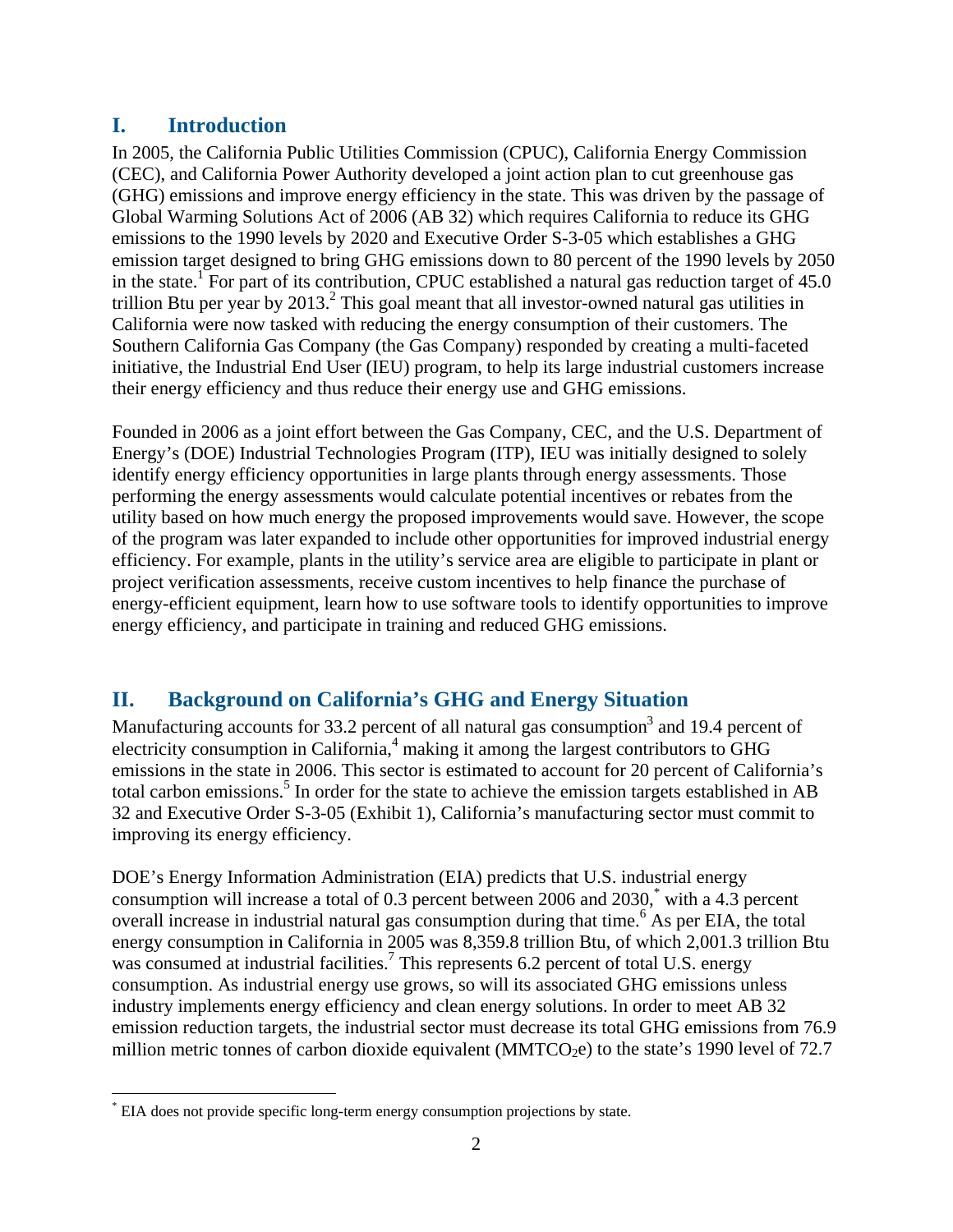MMTCO2e by 2020. Further ambitious reductions are called for with Executive Order S-3-05 which targets the state's emissions to be 58.2 MMTCO<sub>2</sub>e by 2050, or to 20 percent below the 1990 levels. $8<sup>8</sup>$ 

| Exhibit 1: GHG Actual Measures and Targets (MMTCO <sub>2</sub> e) <sup>†</sup> |              |          |  |  |  |  |
|--------------------------------------------------------------------------------|--------------|----------|--|--|--|--|
| Year                                                                           | <b>AB 32</b> | $S-3-05$ |  |  |  |  |
| 1990 Baseline                                                                  | 72.7         | 72.7     |  |  |  |  |
| 2000                                                                           | 71.5         | 71.5     |  |  |  |  |
| 2005                                                                           | 76.9         | 76.9     |  |  |  |  |
| 2020                                                                           | 72.7         |          |  |  |  |  |
| 2050                                                                           |              | 58.2     |  |  |  |  |
| Source: Energy Information Administration; California Air Resources Board      |              |          |  |  |  |  |

## **III. Meeting State and CPUC Goals through Industrial Energy Efficiency Programs**

Approximately one-third of all manufacturing conducted in California happens in Los Angeles County, making the county one of the largest manufacturing centers in the U.S. $9$  The Gas Company is in a unique position to meet the challenges of significantly reducing industrial energy consumption and contributing to the state's natural gas reduction target based on the importance of industry in the area. Though commercial /industrial setups comprised only 5 percent (about  $418,000$  customers)<sup>10</sup> of its customers, they together consume 40 percent of the fuel provided by the utility, or 379 billion cubic feet (Exhibit 2).<sup>11</sup>



The following table, Exhibit 3, displays a matrix of all that is offered under the IEU program. Columns denote whether or not a tool or other resource is applicable to a specific natural gasbased system. An "X" in the last column indicates that all industrial customers qualify for an IEU resource. More detailed descriptions of each item and additional success stories are provided in Appendix A.

1

<sup>&</sup>lt;sup>†</sup> GHG emission entries from 1990, 2000, and 2005 are actual measures as reported by EIA, while emission entries for 2020 and 2050 are targets as mandated by AB 32 and S-3-05.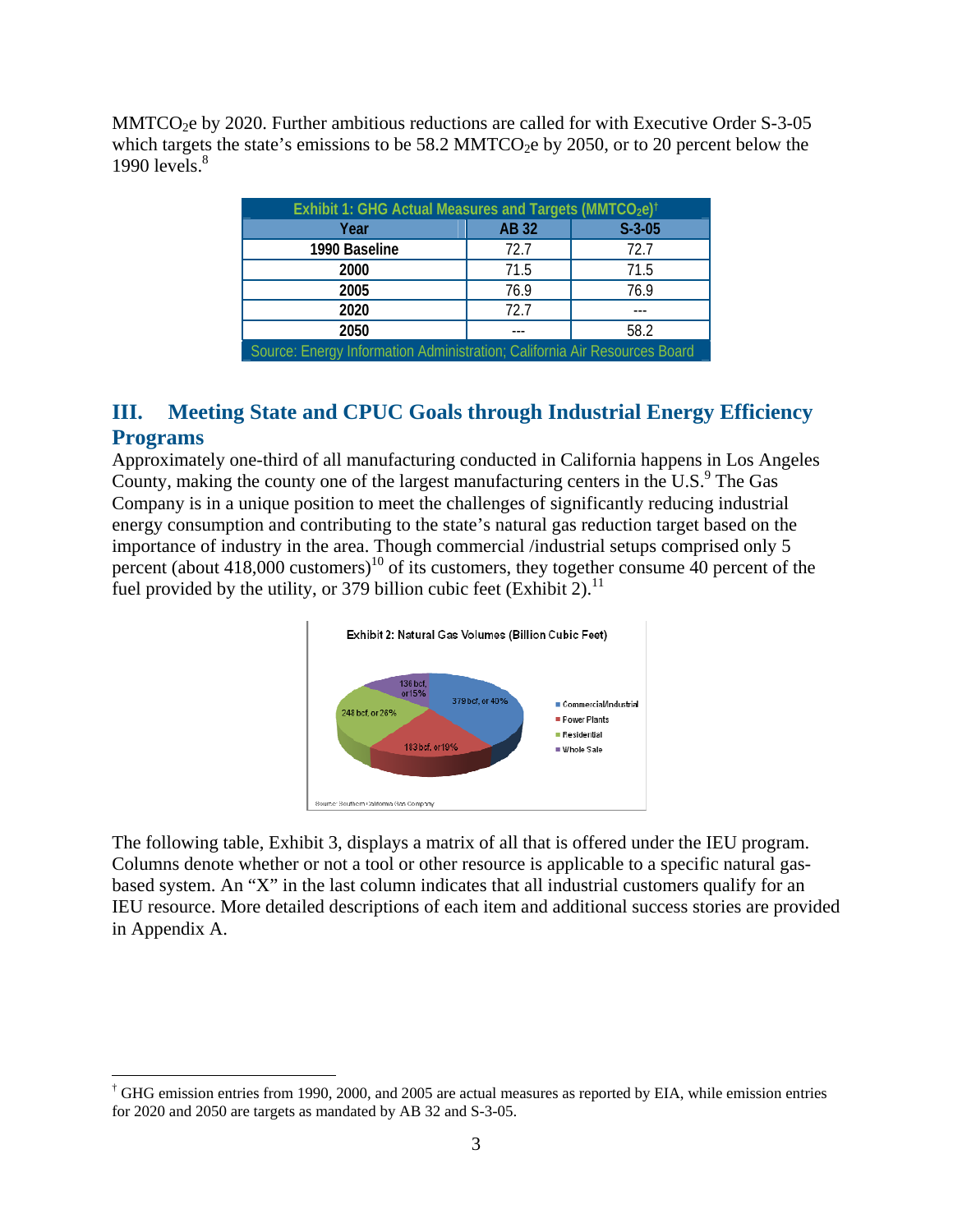| Exhibit 3: Components of the Gas Company's Industrial End User Program  |                        |                     |              |  |  |
|-------------------------------------------------------------------------|------------------------|---------------------|--------------|--|--|
|                                                                         | <b>Process Heating</b> | <b>Steam System</b> | <b>Other</b> |  |  |
| <b>Energy Assessments</b>                                               |                        |                     |              |  |  |
| Examine energy-intensive processes                                      | Χ                      | X                   | Χ            |  |  |
| Measure system performance                                              | X                      | Χ                   | Χ            |  |  |
| Identify ineffective energy use                                         | X                      | X                   | X            |  |  |
| Recommend ways to improve energy<br>efficiency and reduce GHG emissions | X                      | Χ                   | Χ            |  |  |
| <b>Project Verification</b>                                             |                        |                     |              |  |  |
| Verify projected energy savings                                         | X                      | X                   | Χ            |  |  |
| <b>Custom Incentives</b>                                                |                        |                     |              |  |  |
| <b>Financial Incentives</b>                                             | X                      | X                   | X            |  |  |
| <b>Software Tools</b>                                                   |                        |                     |              |  |  |
| <b>DOE Suite</b>                                                        |                        |                     |              |  |  |
| Process Heating Assessment and Survey Tool<br>(PHAST)                   | X                      |                     |              |  |  |
| Steam System Assessment Tool (SSAT)                                     |                        | χ                   |              |  |  |
| <b>Business Energy Efficiency Program (BEEP) Tools</b>                  |                        |                     |              |  |  |
| <b>Load Balance</b>                                                     | χ                      | X                   | Χ            |  |  |
| <b>Score Card</b>                                                       | Χ                      | Χ                   | Χ            |  |  |
| <b>Excess Air</b>                                                       | X                      |                     | X            |  |  |
| <b>Furnaces and Ovens</b>                                               | X                      |                     |              |  |  |
| <b>Heat Recovery</b>                                                    | X                      |                     | Χ            |  |  |
| Like to Like                                                            | Χ                      | X                   | Χ            |  |  |
| <b>Thermal Oxidizer</b>                                                 | X                      |                     |              |  |  |
| <b>Training - Energy Resource Center</b>                                |                        |                     |              |  |  |
| <b>Technical Seminars</b>                                               | Χ                      | Χ                   | Χ            |  |  |
| <b>Qualified Specialist Training</b>                                    | X                      | X                   | X            |  |  |
| <b>Onsite Training</b>                                                  | X                      | Χ                   | Χ            |  |  |

#### **A. Energy Assessments**

 $\overline{a}$ 

The utility offers no-cost natural gas assessments to its large industrial customers.**‡** IEU specialists (also known as account representatives) conducting the assessments measure system performance and identify practices and equipment in industrial facilities that use energy ineffectively. They also recommend ways to concurrently reduce natural gas consumption and carbon emissions.

Recommendations from these specialists range from simple solutions such as powering down equipment when it is idle to more complex alternatives such as investing in a new energy-efficient technology (see Appendix A).

**The "Energy Van" Team**  *Each assessment is a team effort consisting of account representatives (IEU specialists), engineers, and service technicians. The IEU team takes the "Energy Van" to an industrial customer's facility to provide energy assessments, analysis, and training. The group is then able to discuss what they saw at the plant and confer over recommendations.* 

<sup>‡</sup> Plants are not required to consume a minimum amount of energy to be eligible for an IEU assessment.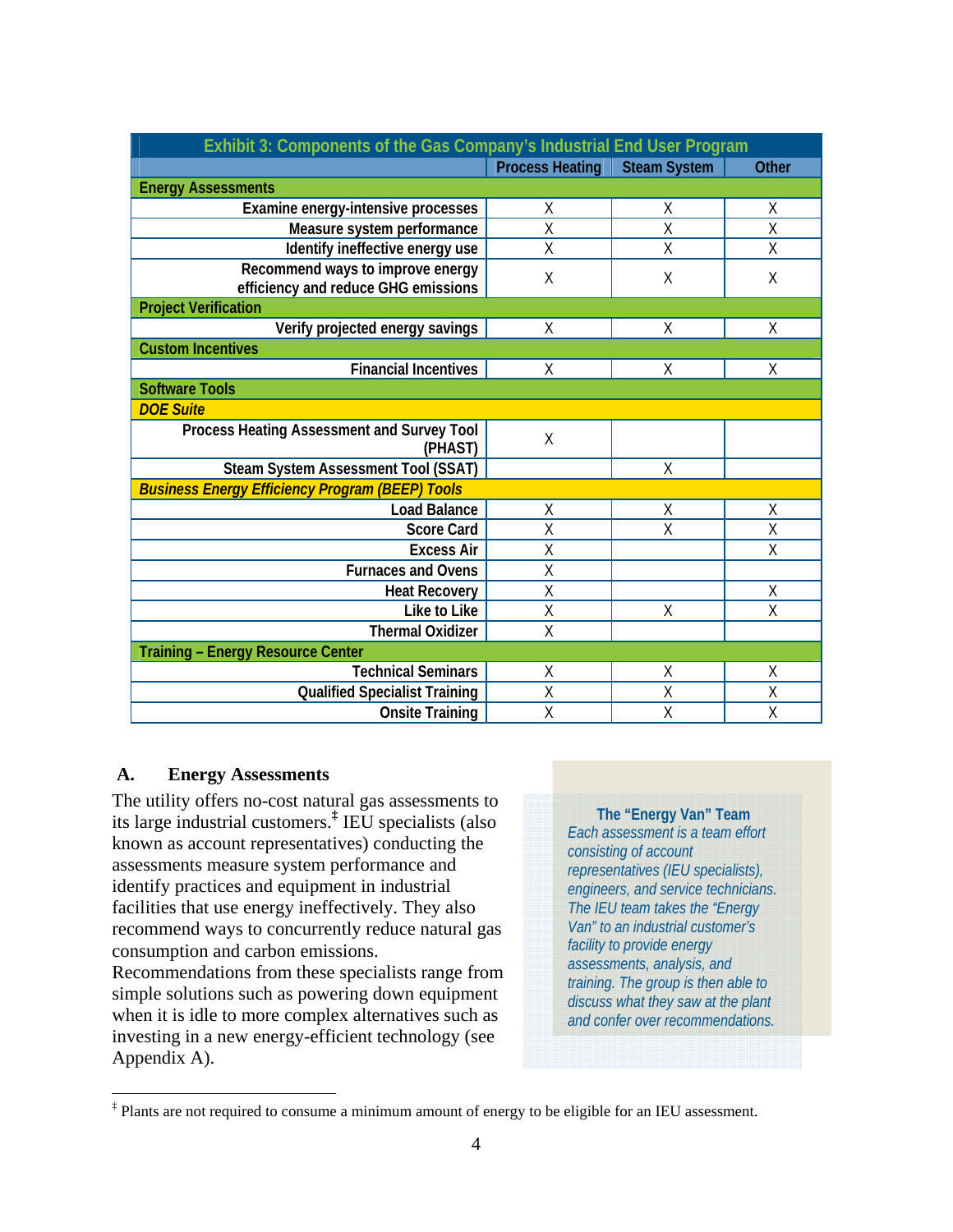According to the Gas Company, approximately 80 percent of all requested energy audits are for process-specific assessments while the remaining 20 percent are plant-wide.12 Process heating and steam assessments are requested the most because those systems account for 86 percent of all industrial natural gas consumption in California (Exhibit  $6$ ).<sup>13</sup> Process heating assessments typically analyze heating equipment such as furnaces, ovens, kilns or dryers while steam assessments primarily focus on boilers. During a plant-wide assessment, the IEU specialists will examine all energy-intensive processes, including compressed air systems, fans, motors, and pumps. In some instances, IEU specialists have even identified opportunities for electricity and water savings while conducting a natural gas assessment. All assessments, be it process-specific or plant-wide, end with each customer receiving an energy report and ITP tip sheets to help decide on purchasing energy-efficient equipment or changing a process. By making the customer aware of the gas and monetary saving opportunities that exist in their operations helps to contribute to the Gas Company's reduction goals and further contributes to the CPUC goal.



#### **B. Project Verification**

The IEU program has received several requests from plants to verify the projected energy savings or GHG reductions identified by a manufacturer if the plant were to install its product. The IEU team will use software tools to project the energy savings for that equipment to either confirm or invalidate a manufacturer's projections. This is completed through the same process as a standard energy assessment. Project verification helps the IEU team achieve the program's goal by helping customers make cost-effective choices and validating if the equipment will help reduce overall energy intensity.

### **C. Custom Incentives**

It has been the experience of the utility that plant managers are most likely to approve the purchase of energy-efficient equipment if it has a payback period of less than three years. Based on opportunities identified during an assessment, the certified specialists will work with a plant to determine potential incentives to help finance energy efficiency improvements. For example, Vertis Communications participated in an IEU energy assessment in 2006. During that time, the specialist recommended that the plant install a regenerative thermal oxidizer. With incentives from the Gas Company, Vertis Communications was able to finance the purchase and is now saving approximately 30 billion Btu annually, contributing to the Gas Company's and CPUC total reduction goal. $^{14}$ 

During the first quarter of 2007, the Gas Company's incentives cap was increased from \$300,000 per project to \$1 million per eligible customer per year.<sup>15</sup> This move enabled more plant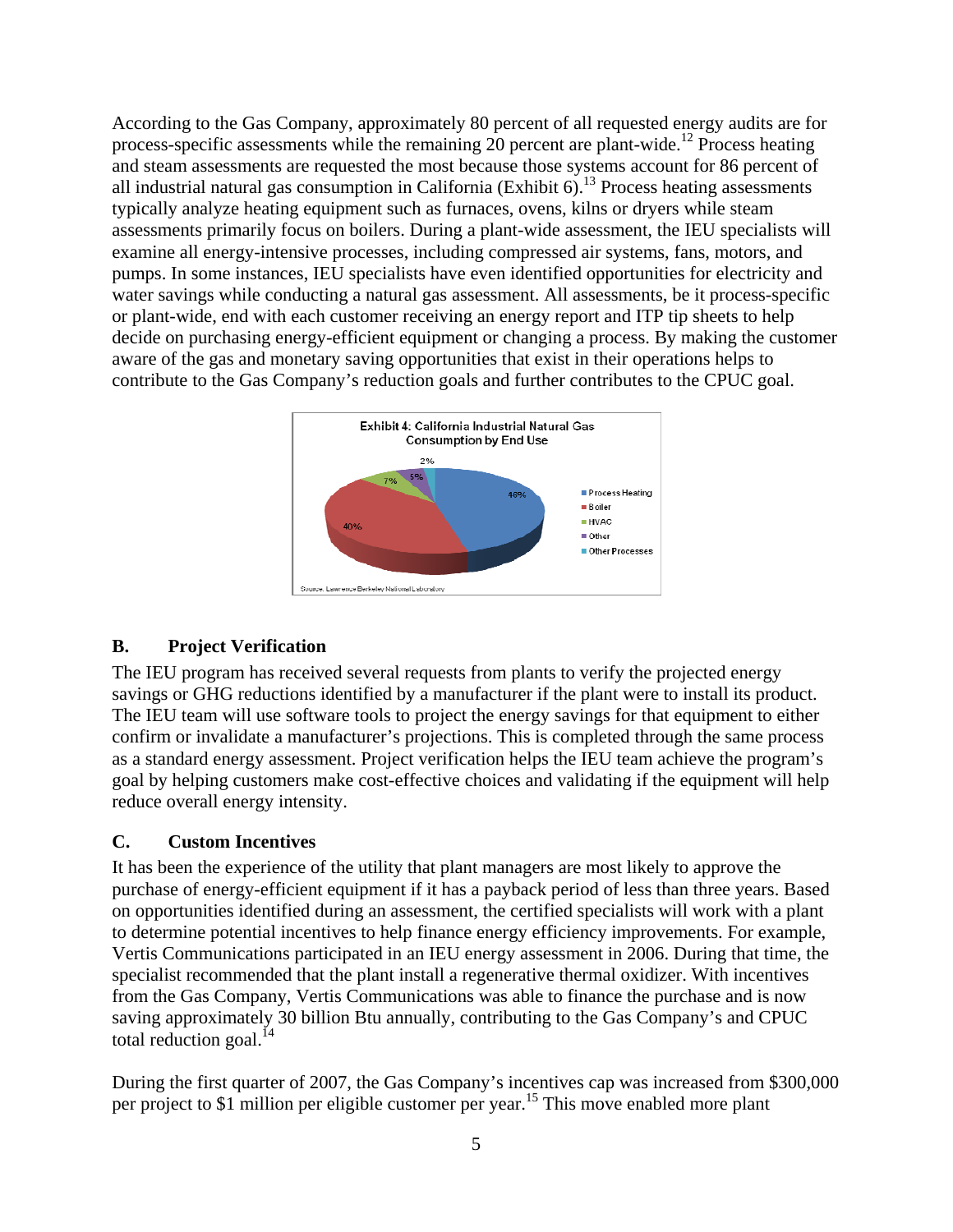managers to approve and implement the natural gas efficiency improvements that were identified during the plant's energy assessment with the Gas Company. IEU specialists will also quantify a potential rebate or incentive for the plant if it chooses to install the energy-efficient equipment.

The Gas Company also identifies additional energy savings potential that are associated with electric and water costs during a natural gas assessment. For example, while performing assessments at a food processor and pharmaceutical in the utility's service area, the specialists identified ways for the plants to significantly reduce water consumption and waste. Working with the Metropolitan Water District of Southern California, the plants were then eligible for approximately \$75,000 incentives from the water district to improve water efficiency in addition to natural gas efficiency incentives from the Gas Company.<sup>16</sup> By identifying these opportunities for its customers, the Gas Company is strengthening their relationship but also contributing to the overall state GHG initiatives.

### **D. Software Tools**

Software tools help the IEU team work toward CPUC's goals by identifying potential energy savings if a process is changed or energy-efficient equipment is installed. ITP offers a suite of software analytical tools through its BestPractices initiative to assist industrial plants in identifying and evaluating energy-saving opportunities. The first step toward using these tools is to first understand the process to which it will be applied. IEU staff train plant personnel on how to use ITP's software tools such as PHAST and SSAT. PHAST calculates available heat and projected savings if recommended improvements are implemented. SSAT can be used to calculate potential energy, cost, and carbon emission reductions that could be realized if certain energy efficiency improvements are made to a steam system.

The Gas Company took tool resources a step further and created several computational analysis tools based on ITP's software suite including PHAST and SSAT. Referred to as BEEP tools, the Gas Company staff uses these tools in conjunction with ITP's tools to quantify energy and cost savings. This ensures that readings and projections are accurate and defendable. In fact, all BEEP tools have proven accuracy within 5 percent.<sup>17</sup> Moreover, all tools are continuously updated as new information is released or pieces of energy-efficient equipment become commercially available. Appendix A provides specific information on these tools.

## **E. Training – Energy Resource Center**

One fundamental component of any industrial efficiency program is training. Training is the best way to ensure that a participant understands a product and knows how to use it. It also ensures that someone is qualified to perform a certain task or is knowledgeable of a certain process. The Gas Company's Energy Resource Center (ERC) provides several opportunities for industrial managers and plant personnel to enhance their systems' knowledge and learn how to identify opportunities for energy efficiency improvements. In 2007, approximately 14,900 people participated in ERC training, of which 6,800 attended technical seminars and 184 participated in IEU onsite sessions.18 Training provides the Gas Company to reach a large number of plant personnel and facilities at a relatively low cost. By training plant personnel on energy efficiency, the Gas Company is contributing to its goal and the CPUC goal, by providing the skills for energy experts within each facility. More information on ERC training is provided in Appendix A.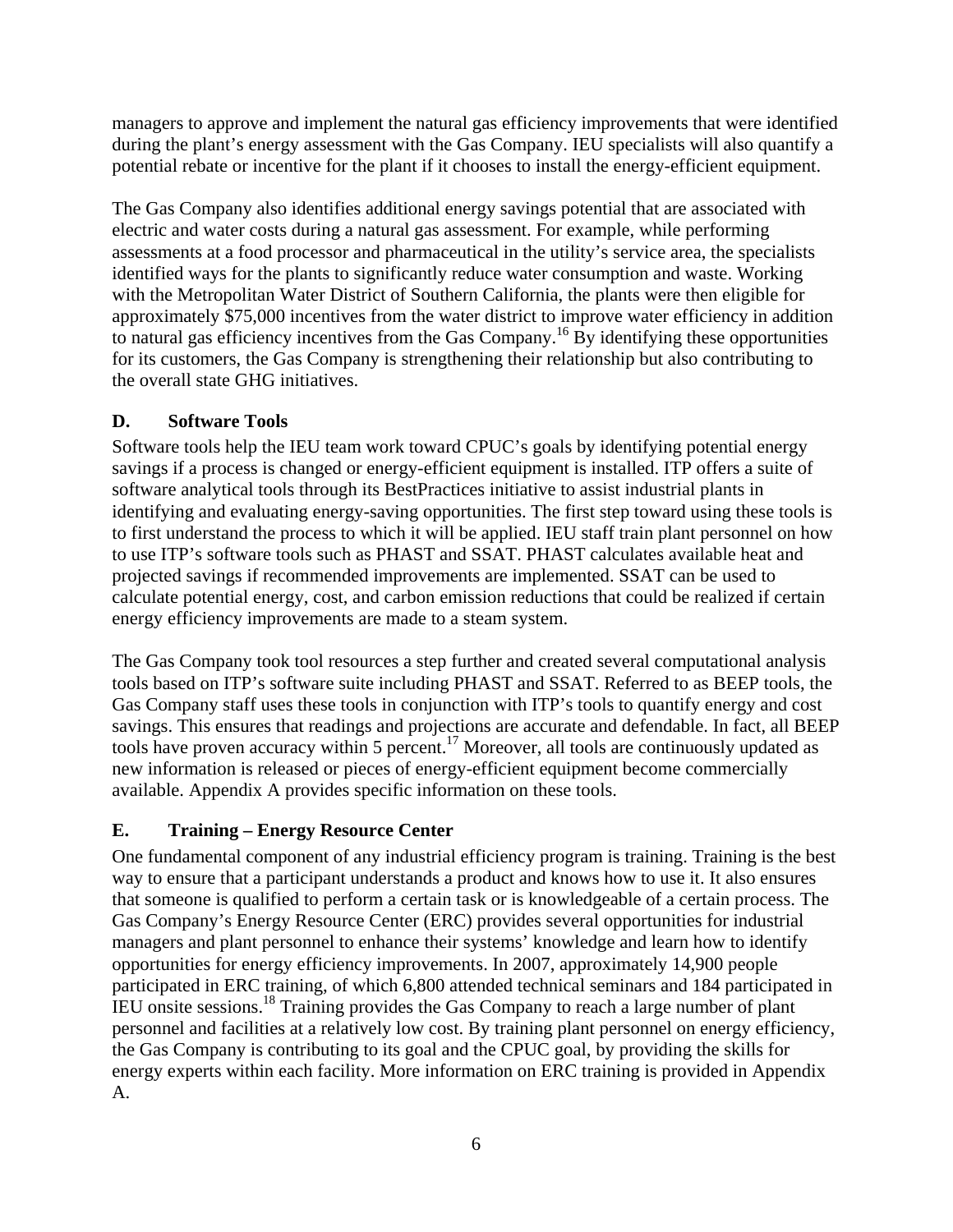### **IV. Notable Results**

The Gas Company has achieved significant progress toward achieving internal and CPUC goals. CPUC's natural gas reduction goal is significantly higher for the Gas Company (2.3 trillion Btu) than other California gas utilities because of its continued success with energy reduction.<sup>19§</sup>

Aside from helping the utility reach its energy efficiency goals for natural gas, helping the customers is also an attractive option for the Gas Company because it strengthens the economic viability of those key account customers and enables the utility to have additional gas available for other customers.

But perhaps the greatest measure of success for a utility is not so much the amount of energy saved or GHG emissions reduced from the identification of energy efficiency improvements, but rather the ability for the utility to further enhance its relationships with key industrial accounts. The customers benefit from this partnership because they have the potential to realize substantial energy and cost savings in addition to notable GHG emission reductions.

## **V. Looking Forward**

The Gas Company continues to expand its IEU program in order to provide its industrial customers with more options and tools for improving their energy efficiency. For example, after IEU engineers analyze a plant's process heating system, the engineers typically supply the plant manager with ITP tip sheets ranging on topics from reducing air leakage in furnaces to methods for waste heat recovery. The tip sheets assist with validating the recommendations made by the IEU specialists. The IEU team is now partnering with ITP to provide co-branded tip sheets to the Gas Company's industrial customers, bearing the utility's logo along with ITP's. The Gas Company is also examining the prospect of creating and co-branding carbon tip sheets with ITP.

Next, the Gas Company is developing more Web-based tools in partnership with CEC's Public Interest Energy Research program. These tools will allow more industrial customers to measure how efficiently a process is operating and to identify energy savings and GHG reduction opportunities. The tool portfolio will also be expanded to include new computational analysis tools that can be applied to different industrial processes.

Finally, the IEU team is in the process of adopting American National Standards Institute or (ANSI) standards for energy efficiency. Once adopted, the ANSI standards will be applied when an IEU specialist performs an energy assessment. These standards will also be incorporated into training.

## **VI. Conclusion**

 $\overline{a}$ 

The Gas Company is responding to CPUC's natural gas reduction goals through its Industrial End User program, which has led to improved energy efficiency at many industrial facilities in its southern California service area. The multi-faceted program serves as a model for other utilities, both natural gas and electric, consumer- and investor-owned, on how a utility can

<sup>&</sup>lt;sup>§</sup> Individual results of plants participating in an IEU energy assessment were not publicly available.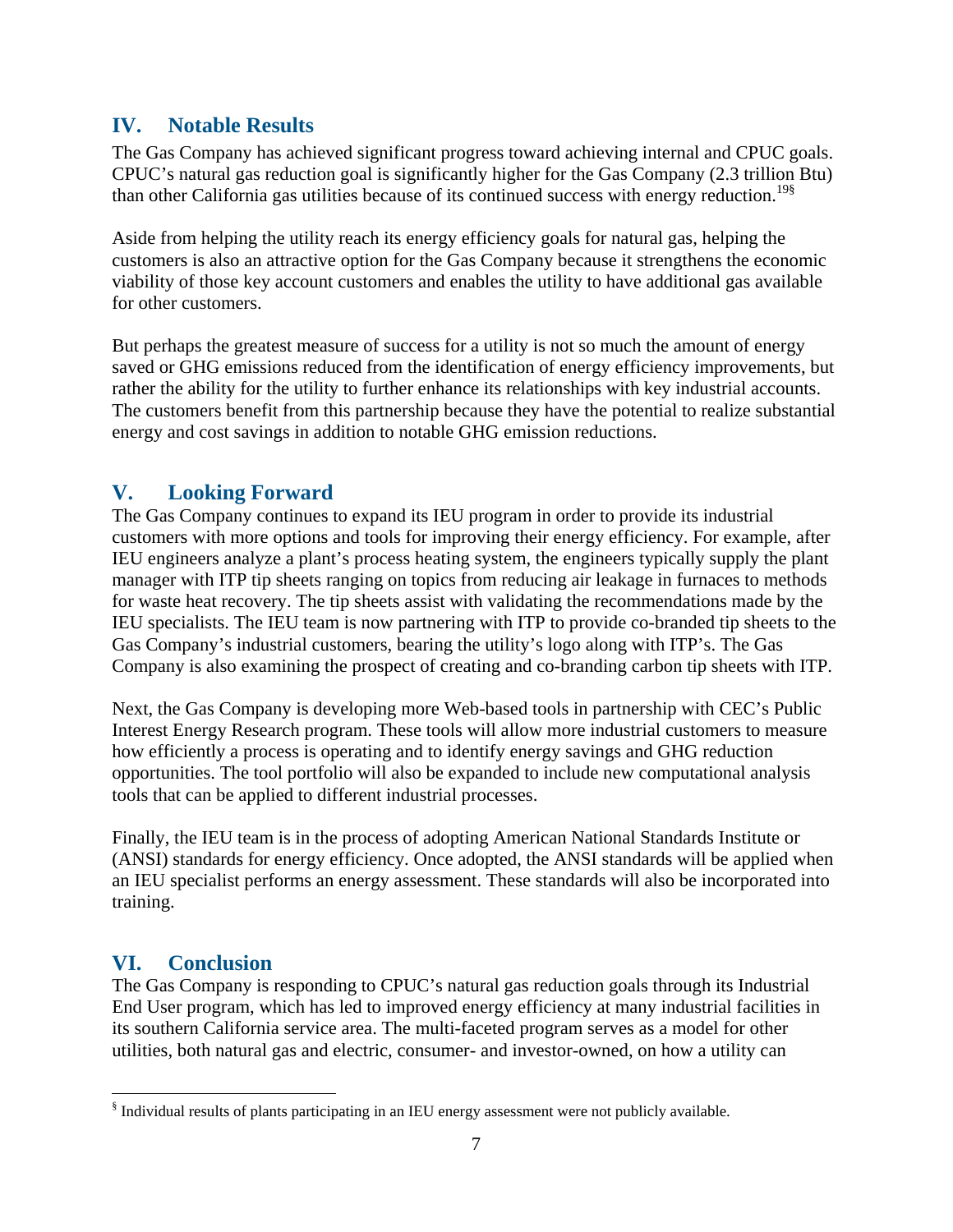establish or strengthen a relationship with its key accounts by helping them save money through energy efficiency, reducing carbon emissions, and helping to guarantee their economic viability.

### **VII. Contact Information**

For more information about the Southern California Gas Company's Industrial End User program, please contact Christopher Goff at cgoff@semprautilities.com or Bryan Warren at bwarren@semprautilities.com. Please contact Sandy Glatt at sandy.glatt@go.doe.gov for more information on ITP software tools and training.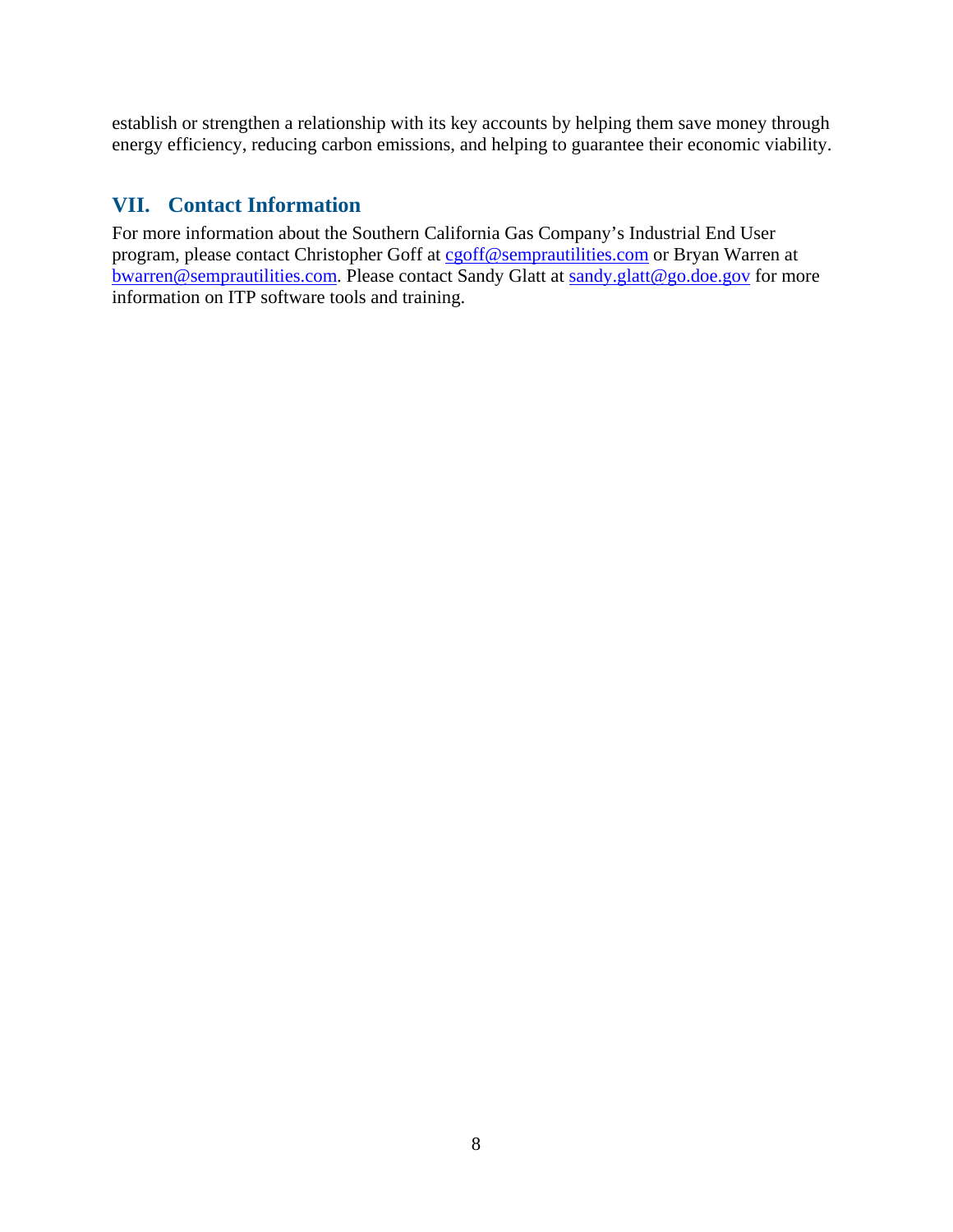# **Appendix A: Industrial End User Program in Detail**

#### **A. Plant Assessment Recommendations**

Typical recommendations include:

 $\overline{a}$ 

• **New Technology**: IEU specialists often recommend implementing new energy-efficient equipment during an assessment. For example, a common recommendation by the IEU team is for plants to install a recuperator for waste heat recovery in the furnace. Recuperators have been shown to more than double the energy efficiency of furnaces because they recycle heat back into the furnace that would otherwise be lost up the stack.<sup>20</sup> They also effectively destroy volatile organic compounds (VOCs). In addition, IEU staff members have recommended thermal oxidizers as another means of oxidizing VOCs prevalent in certain industrial waste streams.\*\* For example, IEU performed an energy audit of Puritan Bakery in Carson, California. During that assessment, the energy specialist confirmed that the bakery would save 8.4 billion Btu annually if it added a thermal oxidizer to the incinerator. $21$ 

The IEU team also encourages plants to participate in multiple assessments, especially if plant management installed recommended energy-efficient equipment. This allows the IEU team to monitor the equipment's performance and calculate real-time energy savings and GHG reductions. Additional assessments also give plants the opportunity to identify more energy efficiency opportunities.

- **Simple Fixes**: During an energy assessment, the certified specialist performing the audit will identify "low-hanging fruit" opportunities for energy efficiency improvements that a plant can implement in the near-term with little to no cost. These actions tend to be overlooked activities, such as powering down a motor when not in use, putting a door on the furnace, or replacing worn seals or insulation. These simple fixes have minimal implementation costs and immediate paybacks.
- **Process Changes**: IEU energy assessments focus more on processes than pieces of equipment. The assessments are tailored to locate where a plant is having process inefficiencies and where energy is being wasted. Examples of process improvements that result in cost savings and lower GHG emissions could include slightly lowering the temperature required to heat or melt a product or switching from an electric- to gas-based system.
- **Operations and Maintenance Changes**: The IEU team also makes recommendations for improving operations and maintenance (O&M) in plants. The program recognizes that performing routine maintenance will not only help ensure the long life of a piece of equipment, but will also ensure that the equipment operates efficiently. Potential O&M improvements could include maintaining a clean heat transfer surface or replacing equipment before it fails.

<sup>\*\*</sup> Thermal oxidizers recommended by the Gas Company, when installed, decrease the total carbon equivalent from that process because they recover energy from VOCs.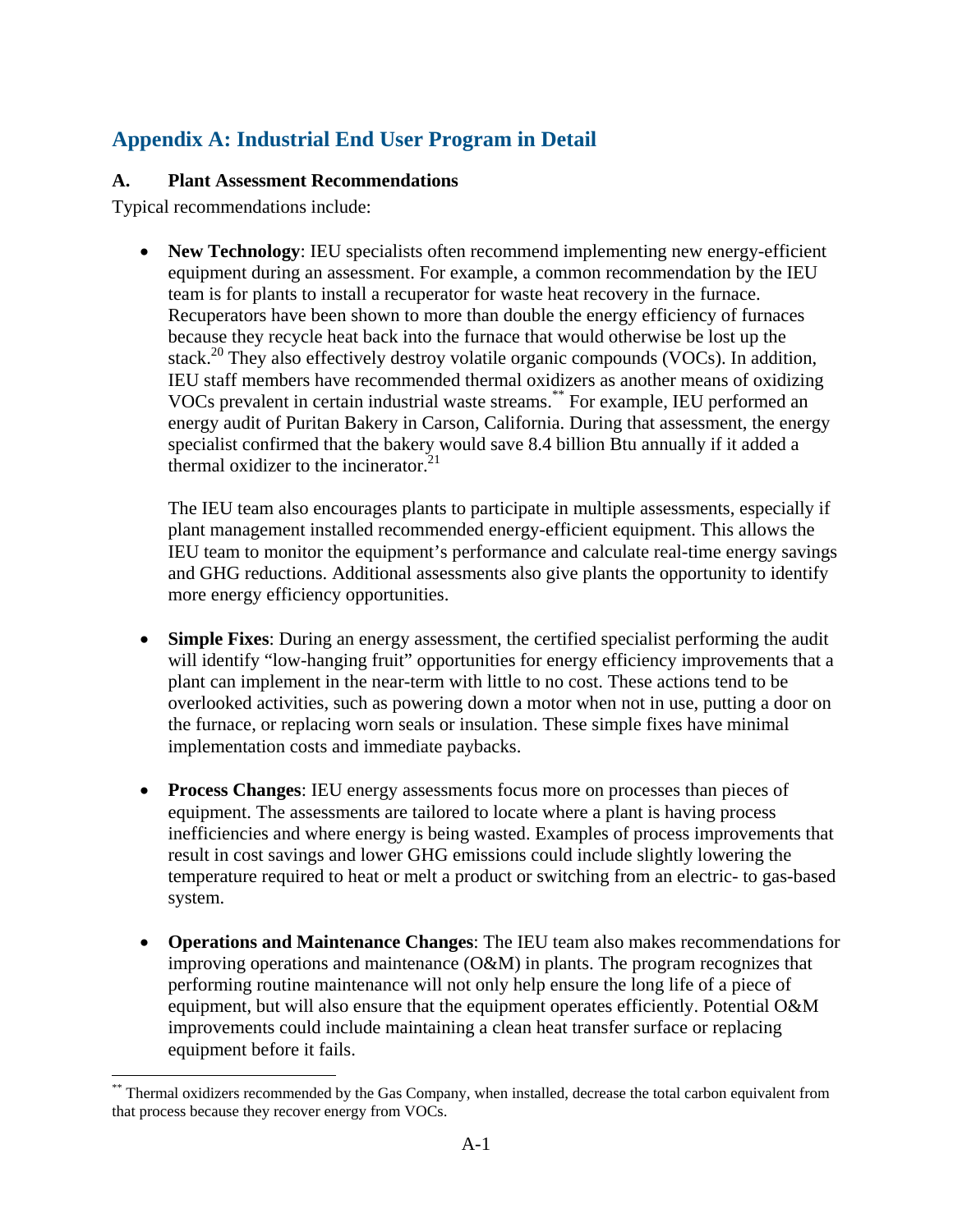#### **B. Software Tools**

The Gas Company developed and provided the following BEEP tools that are incorporated into all energy assessments:

- **Load Balance Tool**: This tool quantifies how much natural gas is being consumed at a plant. The tool measures gas consumption in therms per year based on the plant's billing records. This tool is essential for every plant assessment since the actual amount of gas usage must be is established to quantify potential gas savings.
- **Score Card Tool:** This tool ranks energy efficiency opportunities and their feasibility in a plant. Results are presented in a dropdown list and in bar graph form.

The following BEEP tools determine energy savings associated with installing and implementing system-specific improvements:

- **Excess Air Tool**: This tool can be utilized to calculate energy savings for replacing a burner with a power burner, repairing furnace leaks for induced draft systems, or fixing furnace leaks for stack draft furnaces.
- **Furnaces and Ovens Tool**: This tool models and quantifies gas energy savings associated with improved furnace efficiency. It examines the following applications for savings: aluminum preheat, fixture weight, moisture reduction, oxygen enrichment, steel preheat, and wall loss.
- **Heat Recovery Tool**: This tool measures potential energy savings resulting from waste heat recovery. The tool covers combustion air preheat, flue gas to air, flue gas to water, and water to water opportunities.
- **Like to Like Tool**: Plants can use this tool to determine gas savings if a piece of equipment is replaced with a new, more energy-efficient model. Similar to the other tools, the Like to Like Tool is also updated when new pieces of equipment become commercially available.
- **Thermal Oxidizer Tool**: This tool compares scenarios with different thermal oxidizers depending on the equipment's intended use. It also helps to calculate savings associated with potential thermal oxidizers and quantifies  $VOCs<sup>22</sup>$ .

### **C. Training – Energy Resource Center**

ERC provides following forms of training:

• **Technical Seminars:** Industrial workers are invited to participate in no-cost technical seminars at ERC. Technical seminars can cover specific systems such as steam, process heat, compressed air or motors. These sessions typically discuss process operation, general opportunities for improved energy efficiency and cost savings, GHG reduction, and ITP software applications such as PHAST and SSAT. ERC also offers courses on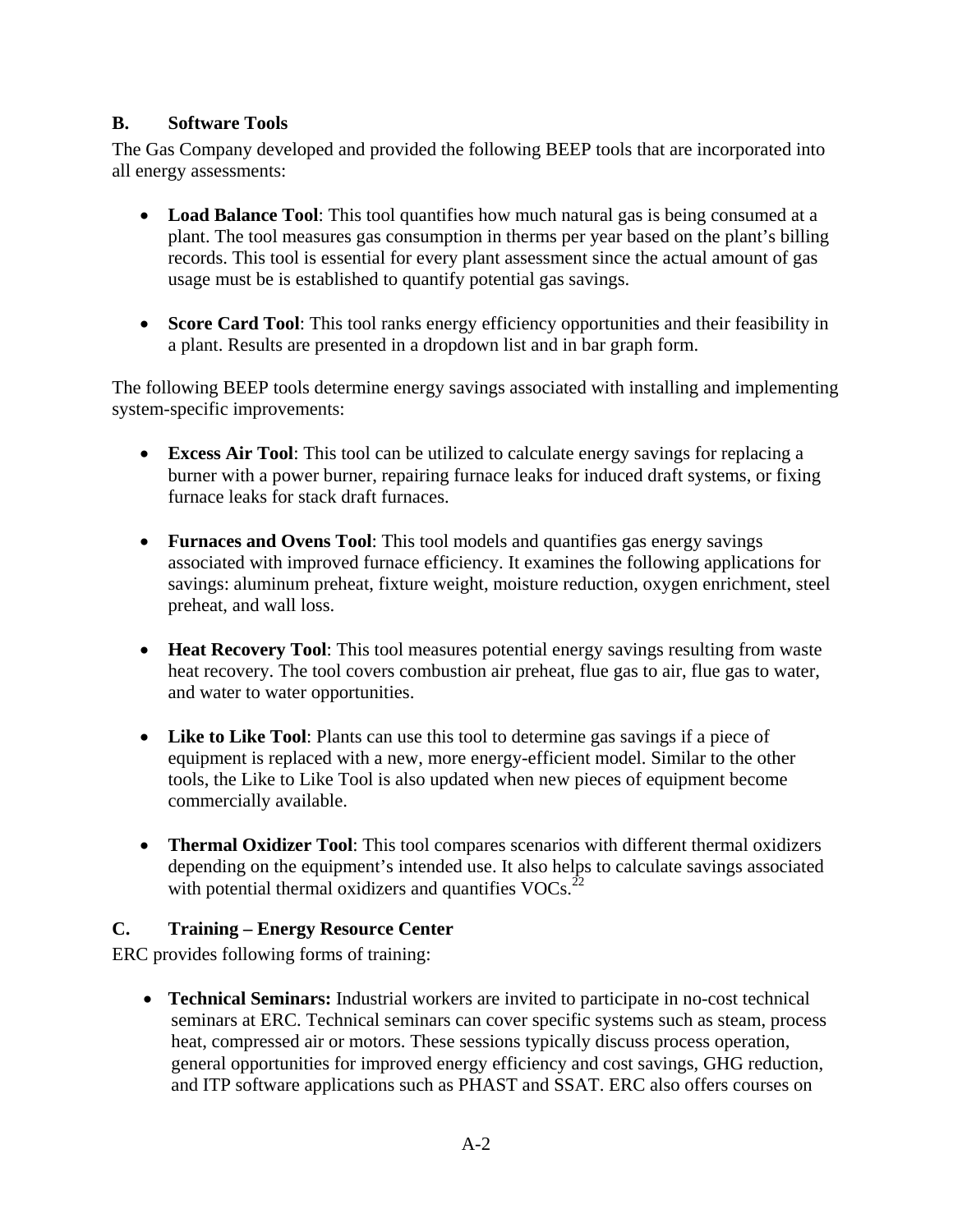sustainability, combined heat and power applications, waste heat recovery, and renewable energy integration among other topics.

• **Qualified Specialist Training:** ERC offers training for industry experts in cosponsorship with ITP. ITP Qualified Specialists assist industrial clients in finding ways to reduce energy consumption in specific areas, such as compressed air systems, fans, process heating systems, pumping systems, and steam systems. Training involves a twoday workshop and half-day written exam that demonstrates a candidate's ability to utilize a specific ITP tool and apply it toward an industrial system. Successful candidates will be recognized as Qualified Specialists by ITP and will be eligible to perform energy assessments with that designation.

**Onsite Training:** ERC provides onsite training at an industrial facility. The experts conducting the training generally provide an overview of particular gas-based systems and software tools for measuring natural gas consumption and potential energy savings. For example, ERC provided onsite training at the White Wave Foods plant in the City of Industry and was able to identify approximately \$100,000 annual energy savings if the plant were to increase condensate recovery, reduce boiler blowdown, and improve insulation, among other activities.<sup>23</sup>

 In 2006 alone, there were seven Industrial End User Workshops conducted by ERC staff which resulted in the collective identification of 1.9 trillion Btu gas savings during the onsite training sessions. The identified gas savings exceeded the IEU program's energy saving goal set for the first year of the program. $^{24}$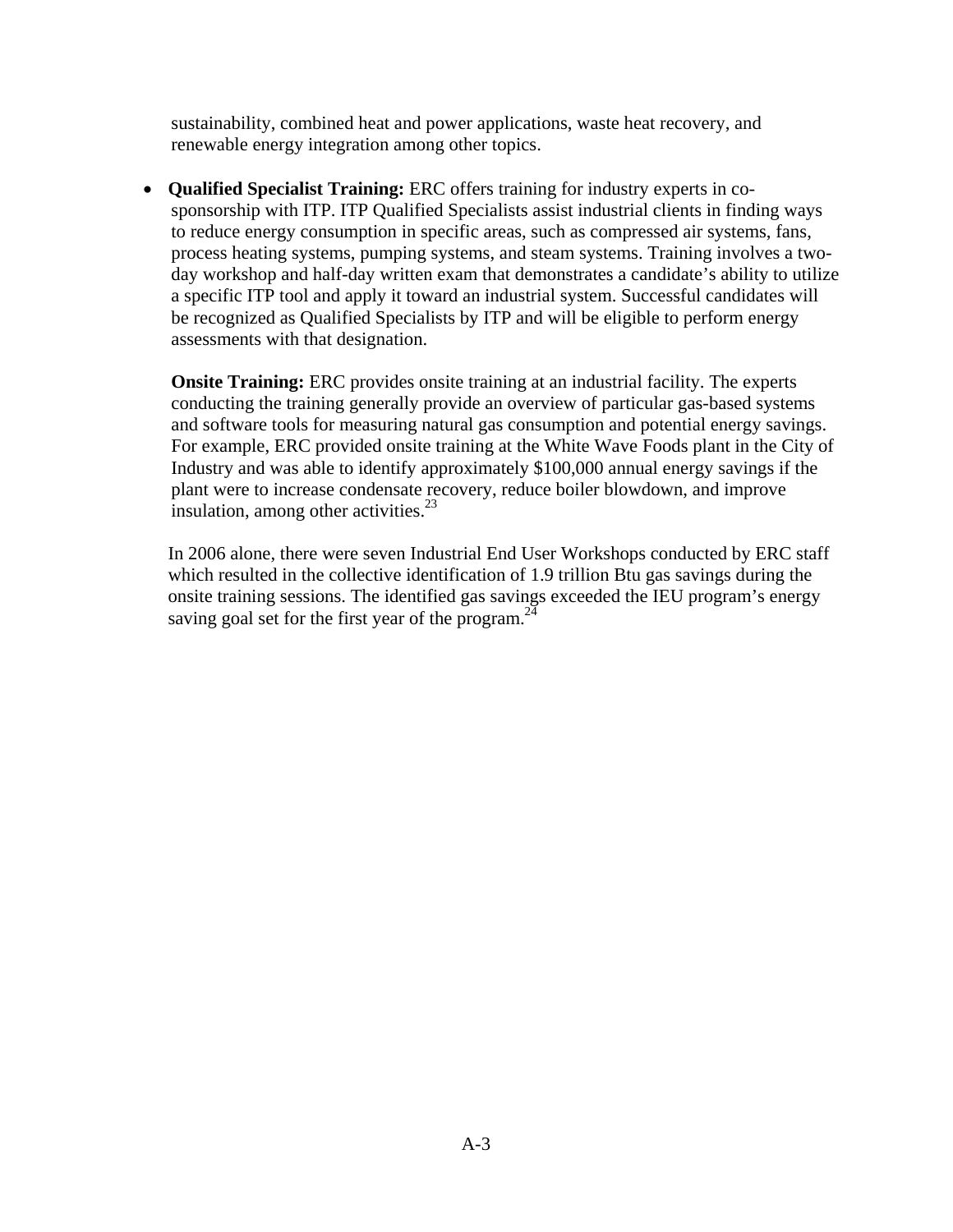### **Endnotes**

 $\overline{a}$ 

- <sup>1</sup> California Air Resources Board. "ARB's Climate Change Program." Downloaded from http://www.arb.ca.gov/cc/cc.htm. Accessed on 11/6/08.
- $\sqrt[2]{2}$  California Public Utilities Commission. "Energy Action Plan II." Downloaded from http://docs.cpuc.ca.gov/word\_pdf/REPORT/51604.pdf. Accessed on 10/10/08.
- <sup>3</sup> Energy Information Administration. "Table F10a: Natural Gas Consumption Estimates by Sector, 2006." Downloaded from http://www.eia.doe.gov/emeu/states/sep\_fuel/html/pdf/fuel\_use\_ng.pdf. Accessed on 10/17/08.
- Energy Information Administration. "Table F11a: Electricity Consumption Estimates by Sector, 2006." Downloaded from http://www.eia.doe.gov/emeu/states/sep\_fuel/html/pdf/fuel\_use\_es.pdf. Accessed on 10/17/08.
- Energy Information Administration. "California Carbon Dioxide Emissions from Fossil Fuel Consumption (1980 to 2004)." Downloaded from http://www.eia.doe.gov/oiaf/1605/state/excel/CA\_04\_details.xls. Accessed on 9/22/08. Energy Information Administration. "Table 2 - Energy Consumption by Sector and Source." Downloaded from

http://www.eia.doe.gov/oiaf/aeo/excel/aeotab\_2.xls. Accessed on 9/19/08.

<sup>9</sup> California Employment Development Department. "Los Angeles County Profile." Downloaded from http://www.labormarketinfo.edd.ca.gov/cgi/databrowsing/localAreaProfileQSResults.asp?selectedarea=Los+Angele s+County&selectedindex=19&menuChoice=localareapro&state=true&geogArea=0604000037&countyName=. Accessed on 10/17/08.

<sup>10</sup> Southern California Gas Company. "Application of Southern California Gas Company (U-904-G) for Approval of Natural Gas Energy Efficiency Programs and Budgets for Years 2009 through 2011: Testimony of Athena Besa and Mark Gaines." Downloaded from http://www.socalgas.com/regulatory/documents/a-08-07-022/TestimonyofAthena%20Besa.pdf. Accessed on 9/25/08.

<sup>11</sup> Presentation from Southern California Gas Company during the U.S. Department of Energy's *Utilities Working with Industry Workshop* on February 14, 2008.

<sup>12</sup> Discussion with Southern California Gas Company on September 18, 2008.

<sup>13</sup> Lawrence Berkeley National Laboratory. "California Industrial Energy Efficiency Potential." Downloaded from

http://ies.lbl.gov/iespubs/59956.pdf. Accessed on 9/25/08.<br><sup>14</sup> Southern California Gas Company. "Natural Gas Energy Efficiency as a Utility System Resource." Downloaded<br>from www.aceee.org/conf/07ee/SHORE.pdf. Accessed on

<sup>15</sup> Southern California Gas Company. "Southern California Gas Company Energy Efficiency Annual Report 2006 Results." Downloaded from http://www.socalgas.com/regulatory/efficiency/docs/2007EEAnnualReport.pdf. Accessed on 9/29/08.

<sup>16</sup> Discussion with Southern California Gas Company on September 18, 2008.

<sup>17</sup> Discussion with Southern California Gas Company on September 18, 2008.

<sup>18</sup> Discussion with Mikki Turk of the Energy Resource Center on October 13, 2008.

<sup>19</sup> California Public Utilities Commission. "Energy Efficiency Program Reports 2006-2008." Downloaded from http://eega2006.cpuc.ca.gov/Default.aspx." Accessed on  $10/14/08$ .

<sup>20</sup> Oak Ridge National Laboratory. "Guide to Combined Heat and Power Systems for Boiler Owners and Operators." Downloaded from http://www1.eere.energy.gov/industry/bestpractices/pdfs/guide\_chp\_boiler.pdf. Accessed on 9/25/08.

<sup>21</sup> Southern California Gas Company. "Industrial End User Program." Downloaded from

http://www.socalgas.com/business/efficiency/industrialEndUser.html. Accessed on 9/25/08. 22 Presentation from Southern California Gas Company during the U.S. Department of Energy's *Utilities Working with Industry Workshop* on February 14, 2008.<br><sup>23</sup> Southern California Gas Company. "Industrial End User Program." Downloaded from

http://www.socalgas.com/business/efficiency/industrialEndUser.html. Accessed on 9/25/08.

Energy Information Administration. "Table S1. Energy Consumption Estimates by Source and End-Use Sector, 2005." Downloaded from http://www.eia.doe.gov/emeu/states/sep\_sum/html/pdf/sum\_btu\_1.pdf. Accessed on 10/17/08.

<sup>&</sup>lt;sup>8</sup> Energy Information Administration. "California Carbon Dioxide Emissions from Fossil Fuel Consumption (1980 to 2004)." Downloaded from http://www.eia.doe.gov/oiaf/1605/state/excel/CA\_05\_details.xls. Accessed on 10/29/08.